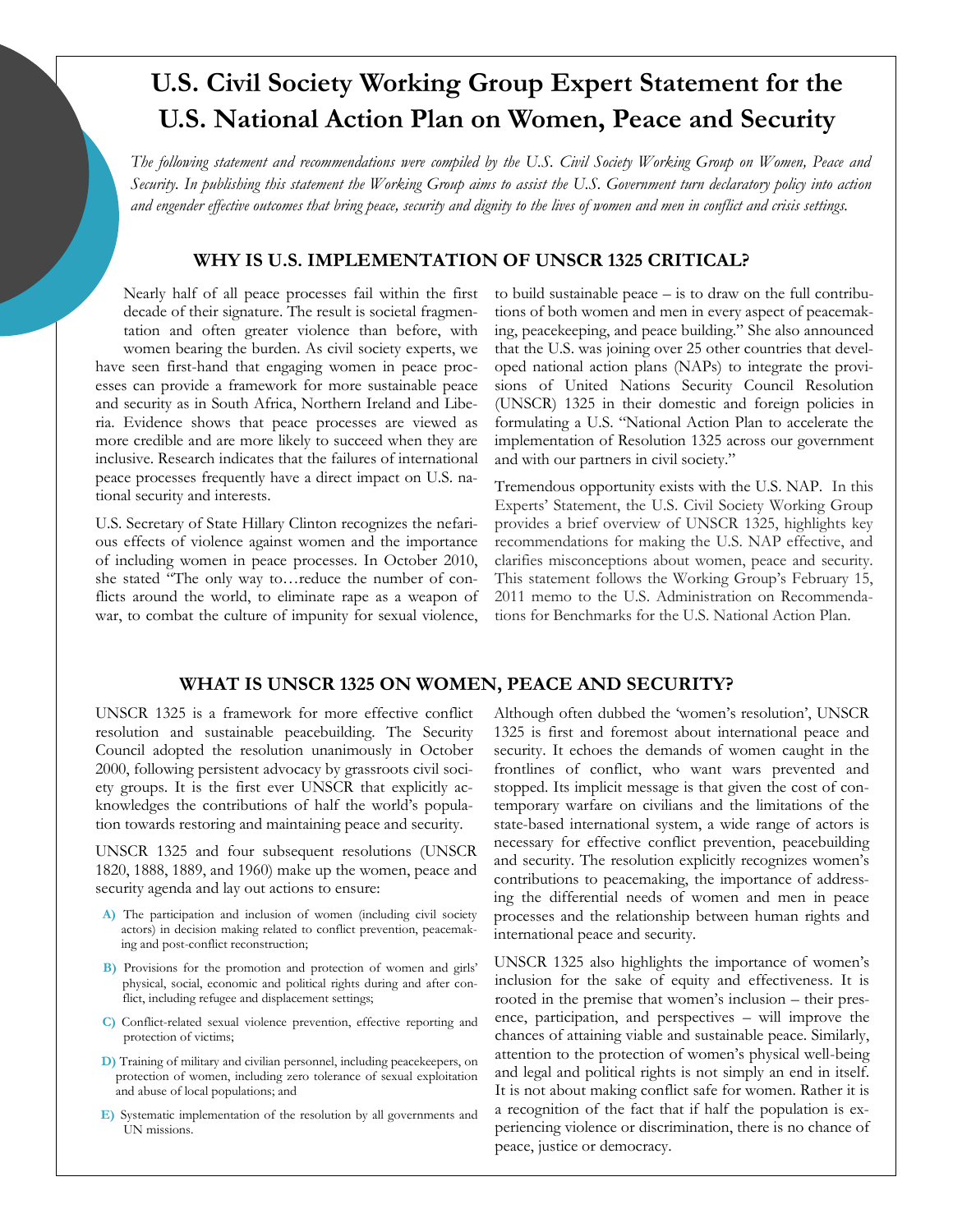# **WHAT SHOULD THE U.S. DO TO ENSURE ITS NATIONAL ACTION PLAN IS EFFECTIVE?**

### **1) Ensure more inclusive U.S.-supported mediation and negotiation processes.**

Mediation and negotiation processes provide the blueprint for reconciliation and post-conflict reconstruction initiatives. All stakeholders, particularly women, must be part of designing this future. The U.S. must standardize its approach to ensuring women's participation and the provision of gender expertise in U.S.-led or supported mediation efforts. Required actions include:

- **A)** Provide incentives to parties in peace processes to include more women in their negotiating teams—e.g. additional seats at the negotiating table for women negotiators;
- **B)** Make U.S. funding for peace negotiations contingent on women's participation;
- **C)** Appoint as U.S. envoys and to mediation teams men and women who have demonstrated competence in advancing women's participation in peace and security processes;
- **D)** Address the provisions of UNSCR 1325 in defining the strategies of U.S. mediation teams and international contact groups;
- **E)** Train all U.S. envoys and mediation teams on UNSCR 1325 provisions; and
- **F)** Establish and support peace and security processes that ensure structured and regular engagement with women's and other civil society organizations from the earliest stages and throughout mediation, negotiation and post-conflict planning and recovery processes.

### **2) Achieve substantial women's participation in multilateral and bilateral post-conflict planning and programming.**

When planners perform gender analyses and engage women in preparing for political and post-conflict transitions, programs are more likely to reflect the priorities of broad communities. As a result, development is more sustainable and costeffective. The U.S. should ensure gender analysis is applied to and women participate fully during post-conflict planning stages. Required actions include:

- A) Address the provisions of UNSCR 1325 in gatherings related to countries affected by conflict, including: "friends" groups, donor conferences, and UN Security Council sessions;
- **B)** Invite women's civil society organizations, including those representing refugee and displaced women, to participate in multilateral meetings as above;
- **C)** Support establishment of in-country UNSCR 1325 working groups to coordinate efforts by bilateral actors, UN entities, non-governmental organizations and local government agencies;
- **D)** Allocate at least 15 percent of U.S. government funds for multilateral and bilateral support for post-conflict reconstruction projects; and
- **E)** Provide funds directly to national civil society organizations working on women, peace and security in post-conflict environments.

### **3) Prioritize the needs of women and girls in U.S.-funded emergency response and recovery programs.**

In times of conflict and other disasters, women and girls have a critical role to play in helping their families and communities to stabilize and recover. The U.S. government must ensure that women and girls have safe and equal access to assistance programs and have opportunities to participate in decision-making processes. Required actions include:

- **A)** Support systematic collection of sex and age disaggregated data to inform assessments, programming and funding decisions, recognizing the diverse needs and challenges facing women including those with disabilities, widows, refugees, abductees;
- **B)** Ensure that bilateral and multilateral programs are consistent with established Inter-Agency Standing Committee guidance on integrating gender considerations into humanitarian response, as well the Guidance on addressing gender-based violence in humanitarian settings;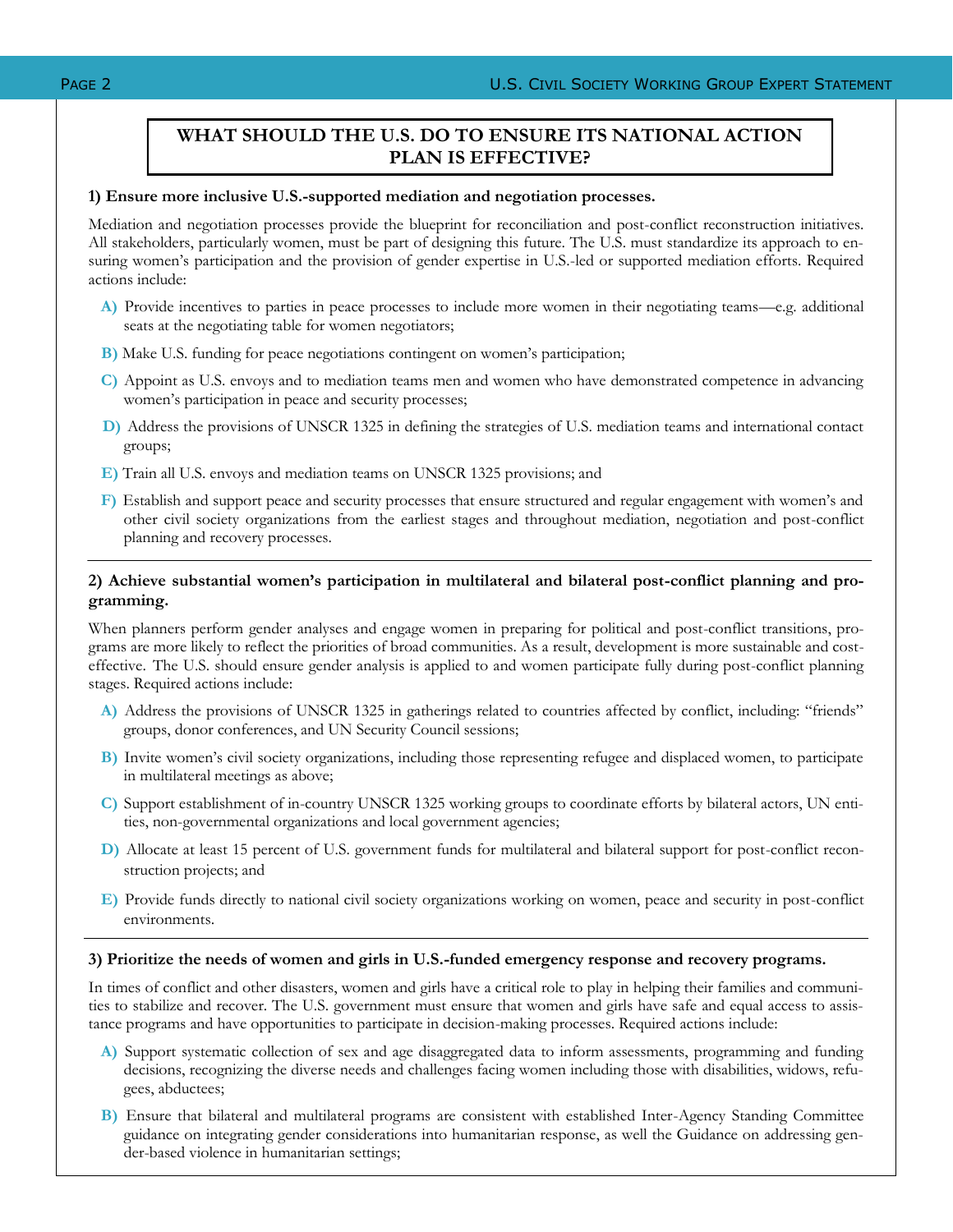- **C)** Require organizations implementing U.S.-funded activities to demonstrate how they will engage women and men equally in program design and implementation;
- **D)** Increase support for initiatives to reduce women's vulnerability to gender-based violence and to improve services for survivors. This includes prioritizing implementation of the Minimum Initial Service Package for reproductive health in emergencies;
- **E)** Support leadership training for conflict-displaced women and girls displaced by violence to encourage their participation in decision making processes; and
- **F)** Ensure that USAID Disaster Assistance Response Teams (DARTS) include gender and protection experts.

### **4) Maintain zero tolerance and 100 percent accountability for sexual and gender based violence.**

Sexual and gender based violence is endemic in crisis, conflict and post-conflict settings. At its most severe, state and nonstate actors commit sexual violence as a tactic of war to spread fear, displace and destroy community identity and provoke escalation of violence. Military, civilian personnel, aid workers and defense contractors working in conflict and postconflict settings have committed abuse against adults and children they were sent to protect. When abuse is committed, condoned or ignored by official actors or official institutions, impunity for sexual and gender based violence undermines the legitimacy and effectiveness of all other diplomacy, development and defense effort. The U.S. must work at home and with its partners, including in all Status of Force Agreements (SOFAs), to address this issue. Required actions include:

- **A)** Insist that impunity is unacceptable by vetting security sector recruits for past abuse, ensuring zero tolerance, investigating and prosecuting abuse committed by U.S. personnel and contractors, and urging troop and police contributing countries to apply the same standards;
- **B)** Strengthen the oversight and investigative capacity of the UN Office of Internal Oversight Services;
- **C)** Build partner capacity by integrating gender and protection principles into security cooperation programs, including technical support, education and training for military and police personnel of all ranks;
- **D)** Mandate mission-specific pre-deployment training on gender and codes of conduct for all categories of U.S. and international personnel and ensure regular and structured engagement with women's civil society organizations regarding conduct of security personnel; and
- **E)** Build U.S. technical expertise by strengthening relationships with and supporting research by the Office of the Special Representative of the UN Secretary-General on Sexual Violence in Conflict, civil society organizations, and academic and research institutions.

### **5) Ensure that U.S. financial support for multilateral organizations is contingent on compliance with the provisions of UNSCR 1325 and the four subsequent resolutions.**

The United States' substantial financial support for many international institutions provides it a unique ability to advance the women, peace and security agenda. The U.S. government should leverage its membership with multilateral organizations to advance implementation of UNSCR 1325 regionally and globally by requiring certain standards are met by the institutions it financially supports. This is especially relevant in conflict and crisis settings and notably applicable to the Organization of American States, North Atlantic Treaty Organization (NATO), World Bank, International Monetary Fund and UN entities. Required actions include:

- **A)** Collect sex-disaggregated data systematically;
- **B)** Appoint and nominate senior professionals who demonstrate commitment to ensuring women's participation in peace and security processes;
- **C)** Ensure outreach, consultation, inclusion and funding of women's civil society organizations in country programming;
- **D)** Request accountability from such institutions vis-à-vis budget allocations and funding for women's peace and security activities; and
- **E)** Stipulate zero tolerance and accountability for personnel involved in sex trafficking, sexual abuse or exploitation of local populations or colleagues.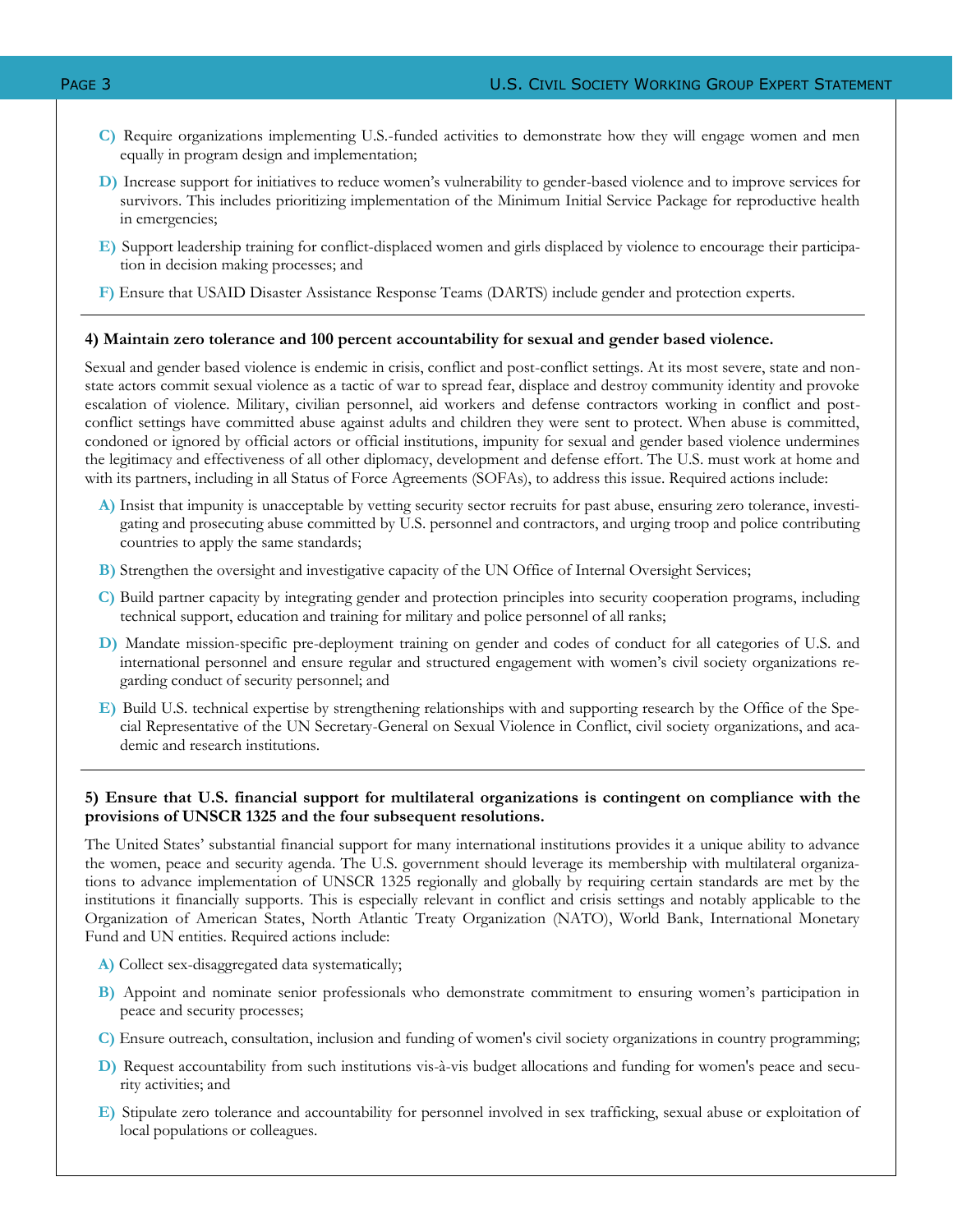### **6) Require U.S. government security and development contractors to demonstrate core competencies on UNSCR 1325 provisions in the contractors' work, programs, and policies.**

U.S. government contractors must be held to the same high standards as U.S. government personnel. The U.S. must, through contracts and terms of agreement, require its contractors to meet these standards. Required actions include:

- **A)** Collect sex-disaggregated data systematically;
- **B)** Inform program design with context-relevant gender analysis;
- **C)** Ensure women's equal participation in training, education and program activities; and
- **D)** Stipulate zero tolerance and accountability for personnel involved in sex trafficking, sexual abuse or exploitation of local populations or colleagues.

### **7) Create strong capacity to implement the NAP within the U.S. government at all levels.**

The NAP can only be implemented effectively if U.S. government personnel have the necessary knowledge and skills, and maintain close working relationships with U.S. civil society organizations. Given the process-oriented and context-specific nature of this work, interventions and responses may vary by case but various approaches exist to increasing staff and institutional capacity at the national level. Required actions include:

- **A)** Establish an office in the National Security Council, led by a Senior Director on Women, Peace and Security, to advance the goals of the NAP, and to monitor the effective application of the plan;
- **B)** Establish a Joint Government-Civil Society Task Force on UNSCR 1325 that has oversight and reporting responsibilities, coordinated by the NSC office defined above;
- **C)** Ensure the Office of Global Women's Issues at the Department of State is permanently headed by an ambassadorlevel official who reports directly to the Secretary of State;
- **D)** Rotate staff between the White House, Department of State, Department of Defense and USAID to increase learning and exposure on cross-cutting issues;
- **E)** Mandate training on women, peace and security for U.S. government staff at all levels, with the expectation that they will apply new knowledge and skills in their jobs; and
- **F)** Incorporate women, peace and security knowledge and skills into U.S. government performance assessments.

# **WHAT MYTHS AND EXCUSES PREVENT WOMEN'S PARTICIPATION IN PEACE AND SECURITY?**

### **Myth #1: We are trying to stop the war - what is the evidence that including women can make a difference?**

The best evidence is the failure of current efforts. Fifty percent of peace agreements fail within a decade, unleashing more violence and fragmentation of armed actors. Research shows that inclusive processes are more credible to the public and have a higher success rate. There is also empirical evidence of women's contributions to improving peace negotiations, sustaining ceasefires, disarming and reintegrating fighters, and improving governance and justice.

### **Myth #2: We have to be culturally sensitive - this is a "Western" Agenda.**

UNSCR 1325 came from women in conflict zones worldwide and today, in every war zone, from Afghanistan to Sri Lanka to Libya, women are endangering their own lives to bring about peace. Sidelining them or suggesting that they are "westernized" due to our own lack of cultural understanding damages their efforts.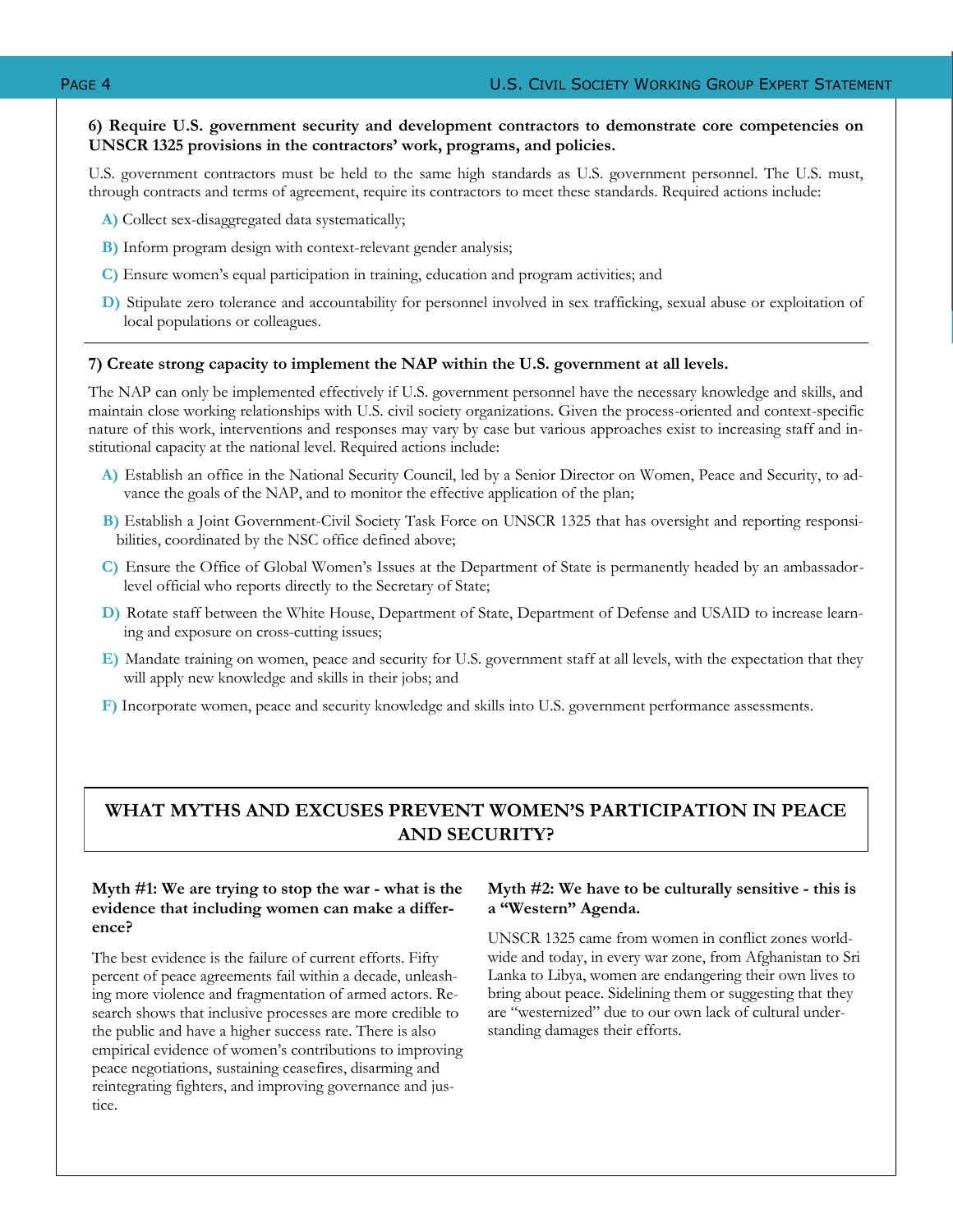### **Myth #3: It is hard enough getting an agreement adding women will just rock the boat.**

The immediate goal of stopping warfare and ensuring a ceasefire often overshadows everything. A common argument is that pushing the issue "too soon" may rock the boat. However, research indicates this assumption is unsubstantiated by evidence and that bringing women in earlier in the process enhances stability, decreases corruption in political institutions, and promotes higher living standards.

### **Myth #4: We are already working with women.**

The lone woman or ad hoc meeting are not enough. Traditional development programming does not address the issues of peace and security that the UNSCR 1325 agenda tackles. This agenda is about ensuring women's central role in the key moments when their future is being negotiated at the end of war. It is about ensuring that 50 percent of the population has a say in determining national security, constitutional, governance, justice, social and economic priorities, and systems that will govern their lives.

### **Myth #5: We do not have the budget to do more training, add more staff, etc.**

Many argue that the U.S. government lacks the budget for additional training and staff to support implementation of UNSCR 1325. However, the U.S. and its allies currently dedicate huge resources to peace and security issues, despite poor returns on their investments. This is in part because efforts are not targeted adequately to the people and realities on the ground. Gendered-situational analysis provides important information about the context and the actors, including their capacities and needs. It ensures that U.S. resources are targeted correctly. This agenda does not require new funds. It requires reallocation of existing funds and reprioritization of activities.

### **Myth #6: "The Women" need to organize themselves and speak with one voice.**

The notion that women are disorganized and lack an agenda is inaccurate. At most it is a relative concept, as it presumes that other actors, especially armed groups and political parties - have a coherent agenda. In many cases, women are not only organized but also have a shared message.

### **Myth #7: We cannot find any qualified women. We need to focus on girls' education first.**

There are double standards as it is rarely asked if the men are "qualified." Willingness to use violence is often qualification enough for a seat at the table where decisions about the future are being made. Women who have experienced violent conflict and cared for others during war have a firm grasp of the impact of conflict on the lives of ordinary people. Even in the midst of chaos, they demonstrate resilience by caring for their dependents (as in refugee camps worldwide) and providing islands of normalcy (as Afghan women did in their secret schools and clinics). They are uniquely qualified to talk about priorities for peace and security.

### **Myth #8: Not all women are peaceful.**

Where war and oppression exists it is unfair and unrealistic to assume that all women will be pro-peace. A minority of women takes up arms to fight for a cause and, in communities where injustice is rife; women can encourage vengeance and violence. But overwhelmingly, women are the first to mobilize for peace and reconciliation. From Northern Ireland to Rwanda, Cambodia, and Iraq, women have been at the frontlines in the struggle for real democracy, peace and moderation. The fact is women are never passive victims. Their influence – positive or negative – should not be underestimated.

## **Myth #9: Sexual violence is an inevitable consequence of irregular warfare and the changed nature of conflicts.**

Sexual violence is common in many crises. But it does not have to be inevitable. It is often assumed that rebels or non-state militias are the primary perpetrators of sexual violence. But research shows that close to 50 percent of known cases are perpetrated by state military, police and other officials. In Iraq, U.S.-funded and trained police have been implicated in civilian rapes. The U.S. government works closely with many governments and funds the training of security personnel. We cannot prevent every incident but more can be done to ensure U.S. allies and U.S. trained security forces are not perpetrators.

### **Myth #10: We are implementing UNSCR 1325 – we have a NAP.**

Declaring "we have a plan!" is not enough - creating a NAP on UNSCR 1325 is not the same as implementing it. Planning a plan or even finalizing a plan is not implementation – it is aspiration. Every day there are opportunities in real-time, real-life contexts where civil society can make a difference – and in doing so – contribute to peace and saving lives. But for over a decade the U.S. and many of its international partners have never missed the opportunity to miss an opportunity. The women of Libya, Afghanistan, Democratic Republic of the Congo (DRC) and elsewhere cannot afford more missed opportunities. Civil society does not need a plan to start acting. The time to act is now.